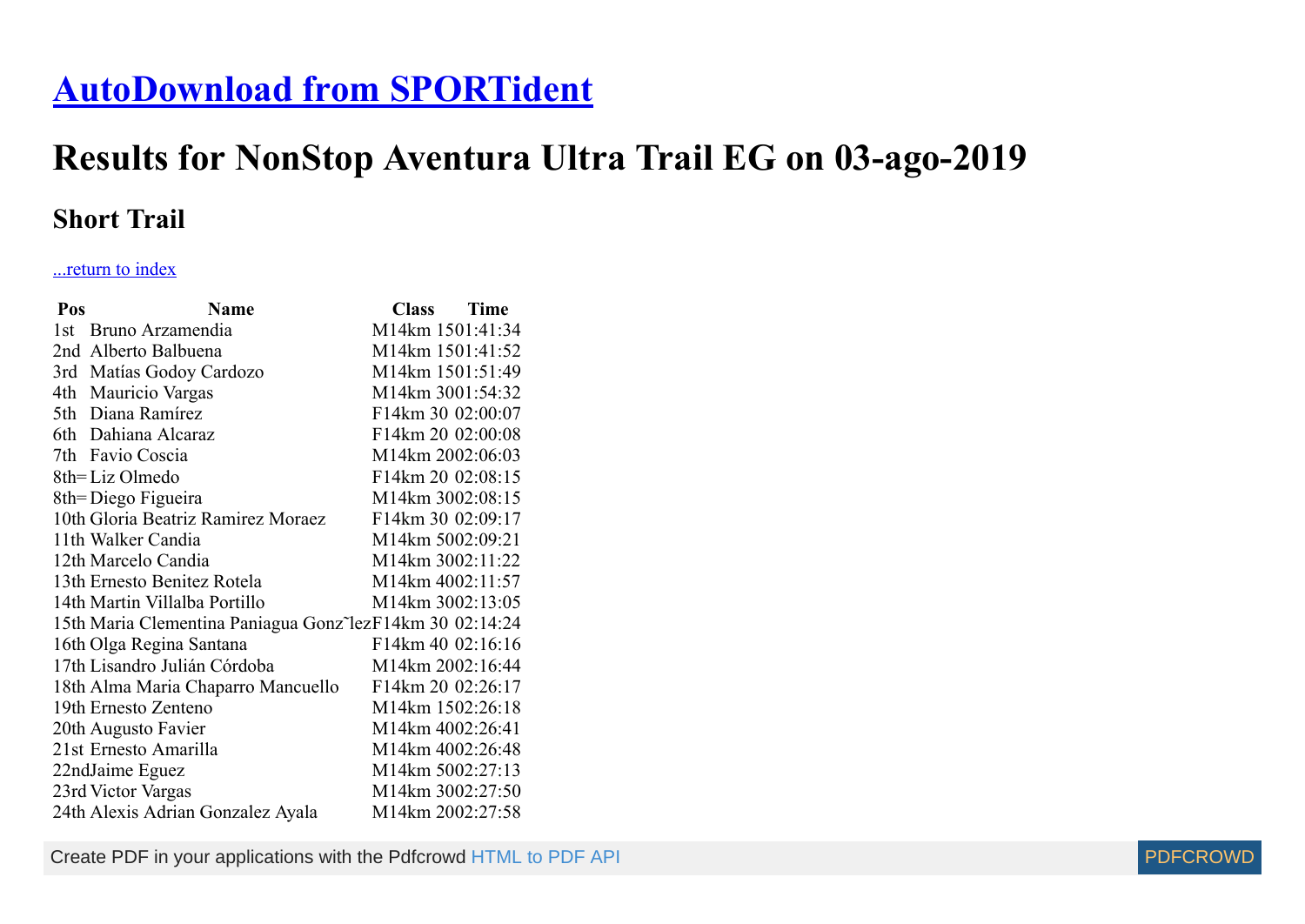| 25th Julian Arteta                   | M14km 6002:28:43  |
|--------------------------------------|-------------------|
| 26th Sergio Leonardo Galarza         | M14km 5002:30:34  |
| 27th Ariel Amarilla                  | M14km 3002:33:52  |
| 28th Alice Meza                      | F14km 30 02:34:04 |
| 29th Blanca Liz Cardozo Medina       | F14km 40 02:34:18 |
| 30th Eber Rabugetti                  | M14km 5002:34:19  |
| 31st Gabriela Albertini              | F14km 30 02:34:39 |
| 32ndJimena Vallejos                  | F14km 30 02:35:08 |
| 33rd Camilo Abbate Granada           | M14km 3002:44:18  |
| 34th Teresita Galeano Ruiz           | F14km 20 02:47:09 |
| 35th Marða Gabriela Pino Coeffier    | F14km 30 02:51:58 |
| 36th Samuel Chun Kang                | M14km 2002:52:01  |
| 37th Tatiana Solalinde               | F14km 30 02:54:40 |
| 38th Marcelo Verdina                 | M14km 2002:57:14  |
| 39th Nathalia Valdez Silva           | F14km 20 02:57:15 |
| 40th Sueli Carolina Hubner Sanchez   | F14km 30 02:58:09 |
| 41st Roberto Urizar                  | M14km 4002:58:32  |
| 42ndKarimi Mussi Carpinelli          | F14km 20 03:04:06 |
| 43rd Sandra Olmedo Zelaya            | F14km 30 03:07:43 |
| 44th Yessica Acosta                  | F14km 20 03:07:54 |
| 45th Diego Ginzo                     | M14km 3003:07:57  |
| 46th Nathalia Martínez Coronel       | F14km 30 03:08:50 |
| 47th Lelis Noelia Morales Clemotte   | F14km 30 03:08:59 |
| 48th Ricardo Torres Alonso           | M14km 4003:09:53  |
| 49th Fernando Ruiz Ibarra            | M14km 5003:10:10  |
| 50th Ismael Montiel Servin           | M14km 2003:11:56  |
| 51st Lorena Fernanda Fuentes         | F14km 40 03:12:52 |
| 52ndJhon Chilavert                   | M14km 4003:12:59  |
| 53rd Gladys Beatriz Galvan Ruiz Diaz | F14km 50 03:16:34 |
| 54th Maria Chávez                    | F14km 20 03:16:45 |
| 55th Juan Acosta                     | M14km 6003:16:51  |
| 56th Lui Carísimo                    | M14km 2003:17:31  |
| 57th Fernando Toledo Acosta          | M14km 3003:18:12  |
| 58th Maria Teresa Alvarenga          | F14km 60 03:18:36 |
| 59th Luis Eduardo Fariña             | M14km 6003:23:19  |
| 60th Nora Cristina Garcia            | F14km 50 03:23:22 |
| 61st Yolanda Maria Larrea Invernizzi | F14km 30 03:27:17 |